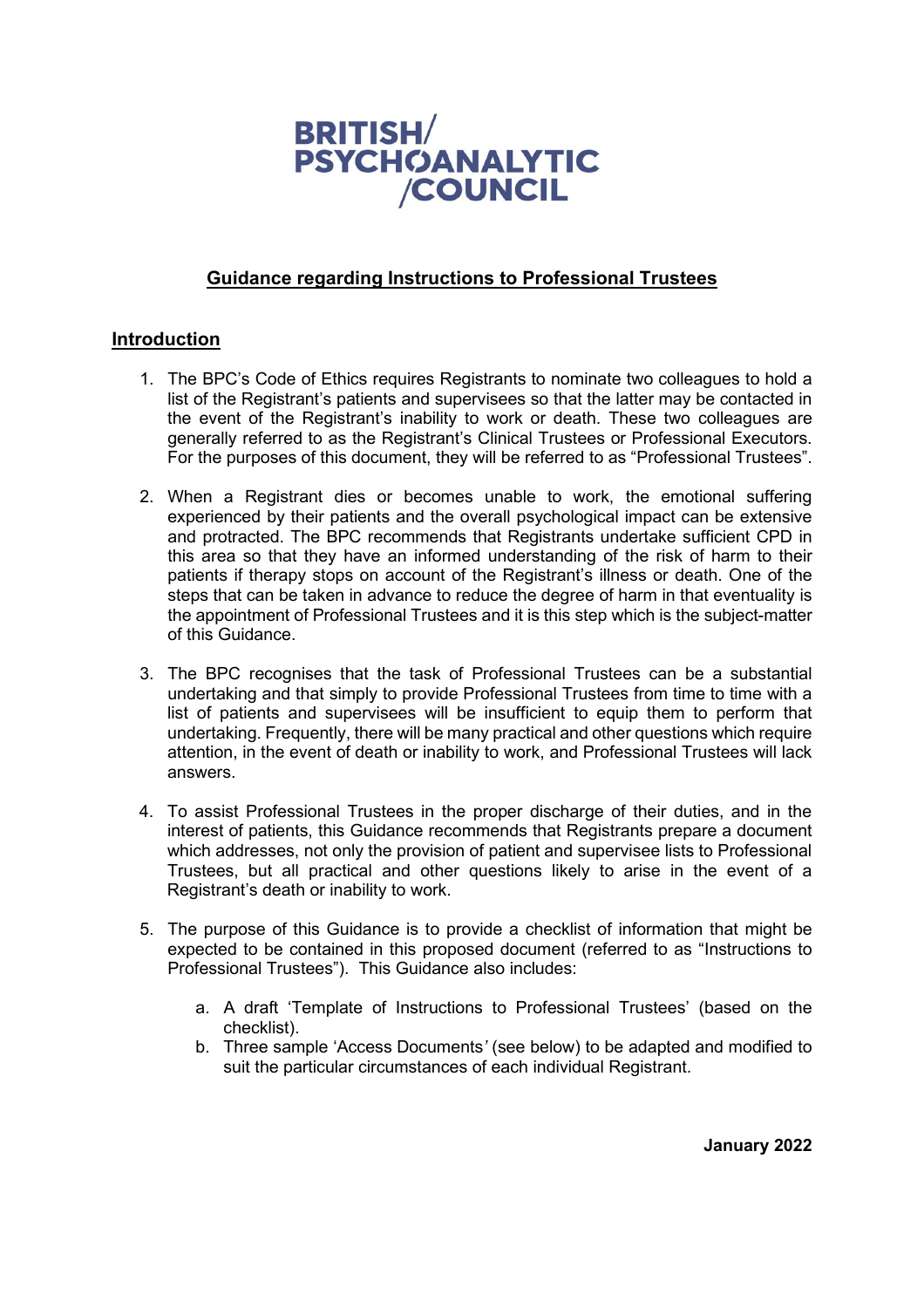# **Checklist**

- 1. **Identity of Professional Trustees:** Ordinarily, these should be BPC Registrants, but may be UKCP or BACP Registrants. They should not be retired. They should not be related to the Registrant.
- 2. **Identity of relative or friend with responsibility to communicate with Professional Trustees:** A named relative or friend should be advised of the identity of the Professional Trustees and their contact details and agree to contact them in the event of the Registrant's death or serious illness or other inability to work. To provide for the possibility that the Registrant and the relative/friend might both be involved in the same event causing death or serious injury or illness, a second named individual ought also to be provided with this information and agree to act as substitute if necessary.

#### 3. **The Instructions to Professional Trustees and Access Document should specify the Identity and contact details of:**

- (1) both Professional Trustees**;**
- $(2)$  the relative(s) and/or friend(s) referred to in 2 above;
- (3) the Registrant's supervisor(s);
- (4) the Registrant's clinical practice manager(s) (if applicable);
- (5) the Head of Counselling (or equivalent) in the counselling (or psychotherapy) service where the Registrant works (if applicable);
- (6) the training institution(s) where the Registrant has training responsibilities and the relevant training director(s) (if applicable);
- (7) the Registrant's insurer and insurance policy reference number.
- 4. **Patient List:** This should be dated. It should specify for each patient their name; all contact details available (residential address, telephone number, email); session details (day of the week and time, practice location, whether conducted face-to-face, by telephone or video platform, level of frequency, duration of work to date); any concerns regarding risk or safeguarding including any contact with mental health or social care services; and the identity and contact details of any relevant psychiatric or other mental health professional.
- 5. **Supervisee List:** This should be dated and specify for each supervisee their name; all contact details available (residential address, telephone number, email); and session details (day of the week and time, whether conducted face-to-face, by telephone or video platform).
- 6. **Past Patients:** If the Registrant wishes past patients to be informed of their death, the Registrant should identify those past patients in their patient list and provide names, contact details and duration of work.
- 7. **Updating the Patient List and Supervisee List:** Updated versions should be provided to Professional Trustees at least once every 6 months (unless the relevant list is unchanged after 6 months).
- 8. **Maintaining Active Lists:** It will be especially helpful to Professional Trustees and considered best practice for the Registrant to maintain an Active Patient List and an Active Supervisee List which accurately reflect up-to-the-minute the Registrant's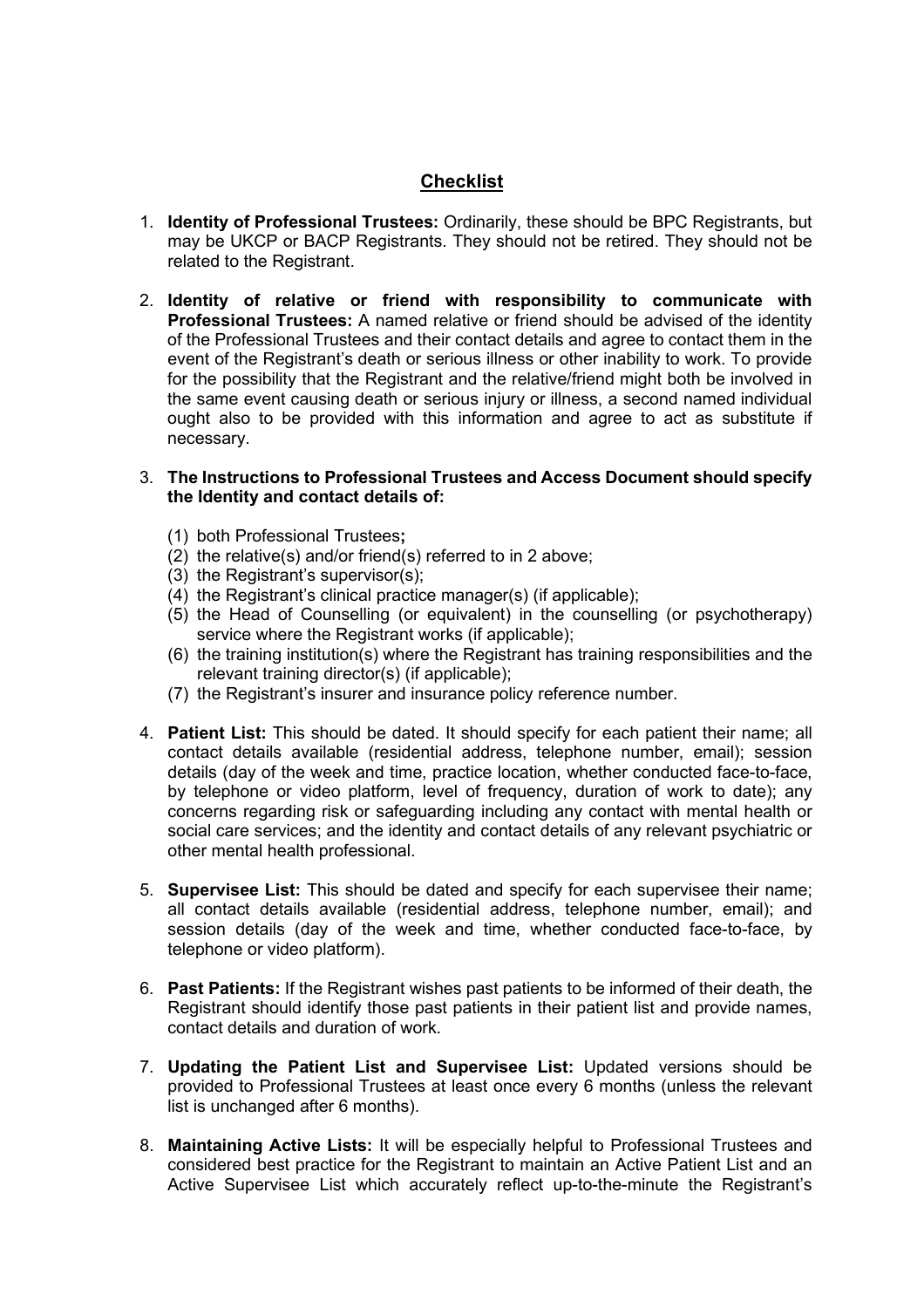current practice. The purpose of these "active" lists is to allow Professional Trustees to access up-to-date information about the Registrant's patients and supervisees.

- 9. **Confidentiality:** The Patient list and Supervisee list should be provided to Professional Trustees in a manner which protects the confidentiality of their content. Professional Trustees should take all necessary steps to protect the confidentiality of the lists.
- 10. **Duties of Professional Trustees in event of death or inability to work:** They should contact patients and supervisees and advise them accordingly. They should offer to meet with them (if appropriate) or to contact them in due course for a second conversation to arrange to meet (if appropriate). If asked to assist in finding another therapist or supervisor, they should offer such help as is appropriate in the circumstances. They should also contact any psychiatrist(s) or other mental health professional, or social care worker(s) identified in the Patient List.
- 11. **Duties of Professional Trustees in event of death in particular:** They should advise the Registrant's MI, insurer, supervisor(s), any clinical practice manager(s), any Head of Counselling (in any counselling or psychotherapy service where the Registrant works), and any identified training director, of the Registrant's death. If requested to do so by the Registrant, they should advise patients, past patients and supervisees of the cause of death and/or any funeral arrangements and/or any memorial event.
- 12. **Clinical notes and records including any information capable of identifying patients or supervisees**: If paper documents, these should be clearly categorised and described and instructions for their safe disposal should be specified. Their location and how to obtain access to them should be specified in an Access Document. If computerised or kept on any hand-held device (e.g. mobile telephone) or in a remote database, this should be specified, together with instructions for their secure destruction, and how to obtain access to them should also be specified in the Access Document.
- 13. **Professional Trustees' expenses**: If the Registrant and Professional Trustees so wish and so agree, the Instructions to Professional Trustees may provide for these to be charged and billed upon the Registrant's recovery from illness or other incapacity and/or to be paid from the proceeds of the Registrant's estate on the Registrant's death.
- 14. **Commercial matters**: The Instructions to Professional Trustees should specify that they are not responsible for collecting unpaid fees, arranging payment of sums owing to the Registrant's therapist, supervisor(s) or practice manager(s) or to anyone else, or any other business-related matters relating to the temporary or permanent closure of the Registrant's practice.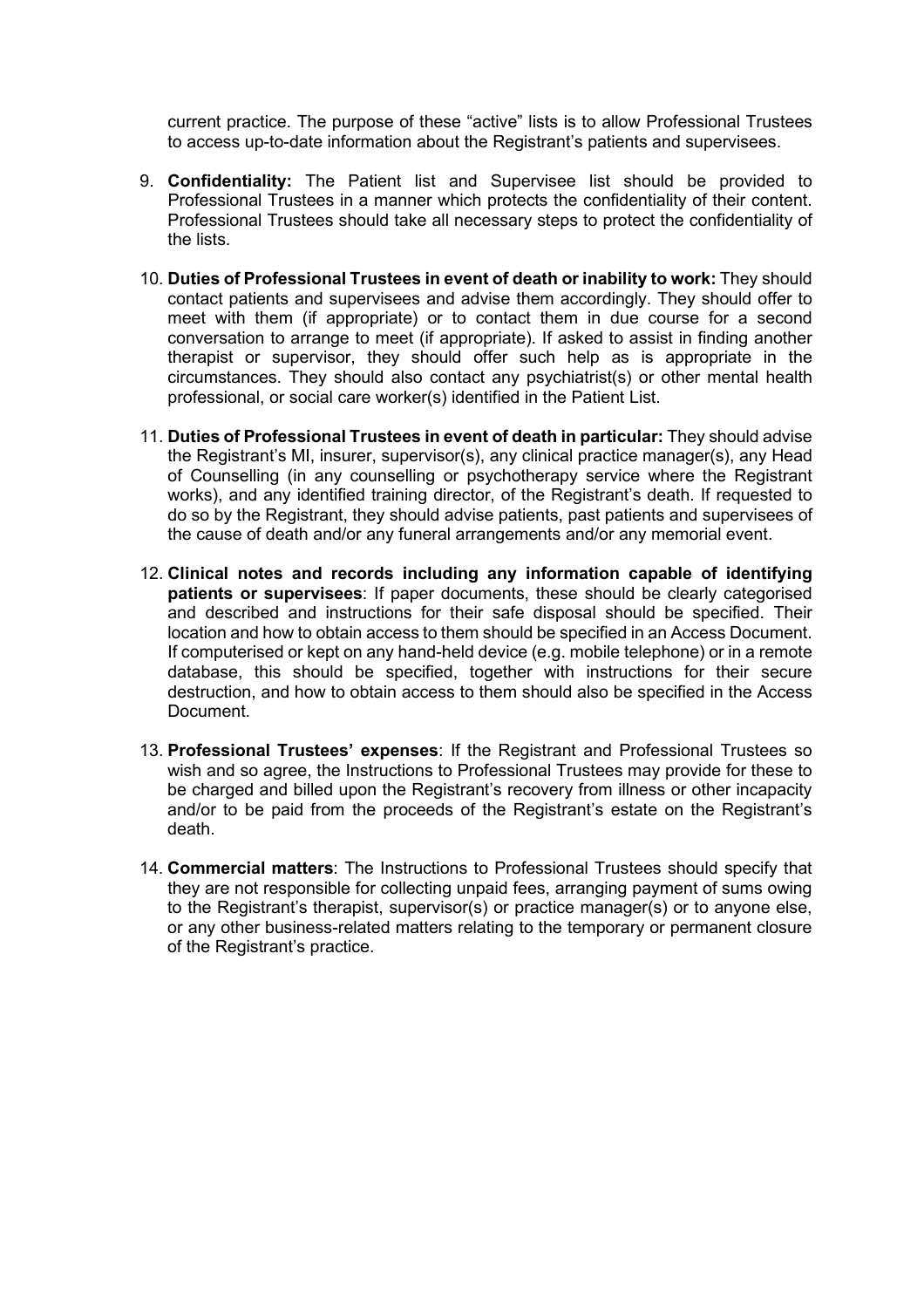## **[TEMPLATE] INSTRUCTIONS TO PROFESSIONAL TRUSTEES**

- **1.** These Instructions to Professional Trustees record the agreement between us for the appointment of [insert details including name, telephone numbers and email address] to act as my first Professional Trustee, together with [insert details including name, telephone numbers and email address] as second Professional Trustee, of my psychotherapy practice and my supervisory practice.
- **2.** The ethical background to these Instructions to Professional Trustees is my recognition of my responsibility to seek to reduce the risk of harm to my patients in the event of becoming unable to communicate directly with them, in particular, as a result of incapacity or serious illness or death affecting myself or close family members.

## **3. Patient List, Supervisee List and Access Document**

I attach to these Instructions to Professional Trustees the following:

- (1) a dated list ('**the Patient List'**) identifying:
	- (a) my current patients, including their contact details, the day(s) and time(s) of their sessions and the duration of the work to date, details of the practice location where we meet and whether we work face-to-face or on the telephone or by video-link, levels of frequency, any concerns regarding risk or safeguarding including any contact with mental health or social care services; and the identity and contact details of any relevant psychiatric or other mental health professional;
	- (b) any past patients to be contacted in the event of my death, including their contact details and the duration of the work;
	- (c) the identity and contact details of my supervisor(s) and clinical practice manager(s) for all patients and all relevant practice locations;
- (2) a list ('**the Supervisee List'**) identifying my current supervisees, including their contact details, the day(s) and time(s) of supervision and details of the practice location where we meet;
- (3) a document ('**the Access Document'**) specifying in detail how (in the event of incapacity, serious illness or death) my Professional Trustees might verify the completeness and accuracy of the Patient List and Supervisee List and access communications from patients and supervisees, including:
	- (a) Where up-to-date patient and supervisee details are kept (whether in hardcopy, on a computer's hard drive or other local storage device, or in a remote database) and/or any relevant computer or encryption or device passwords;
	- (b) How those up-to-date details might be accessed, including at least 2 people within my family or professional or friendship network to contact to obtain access to any physical location where they might be stored and/or the location of any keys to relevant premises and/or any relevant computer or encryption or device passwords;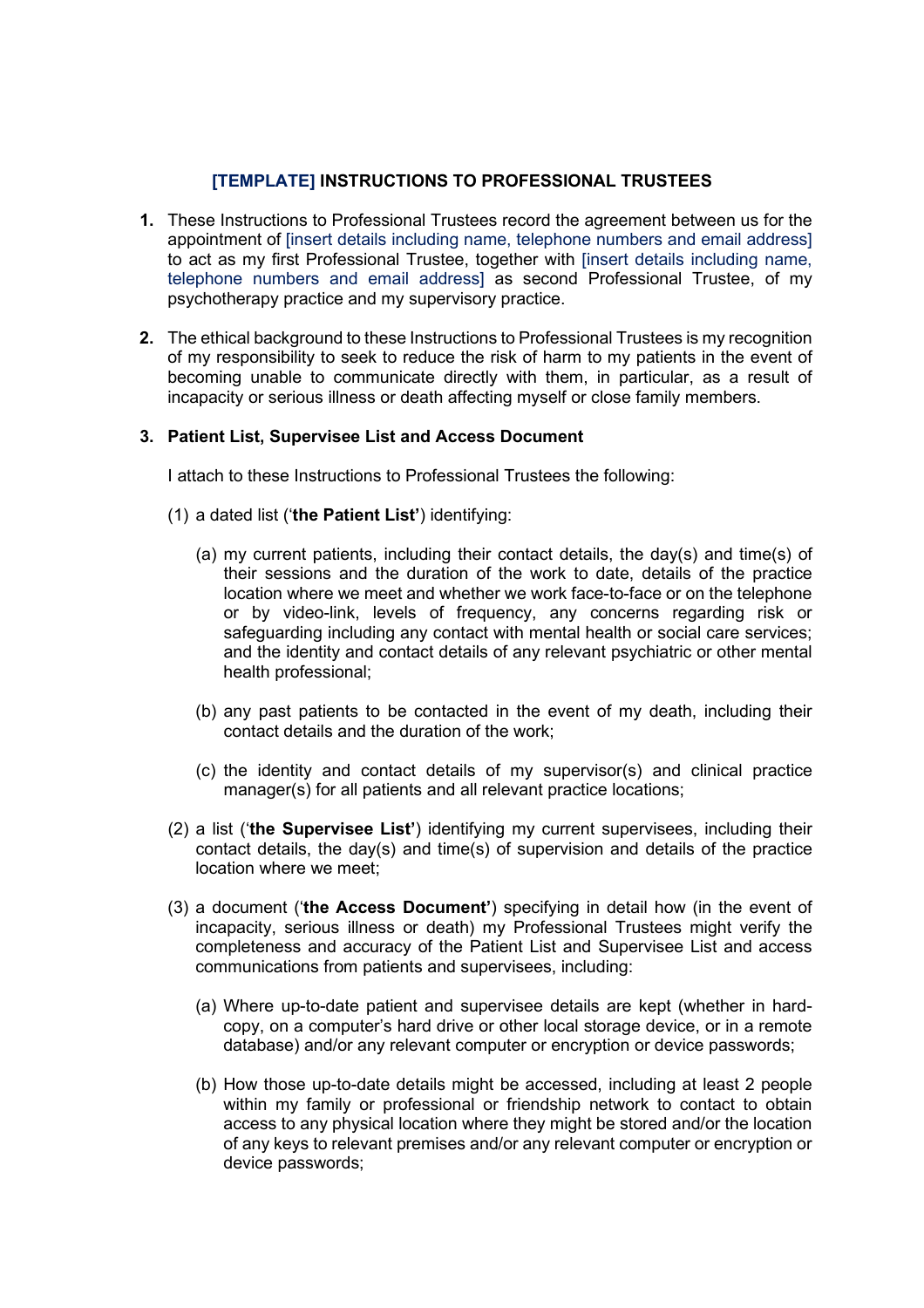(c) Instructions to enable my Professional Trustees to access voicemail messages left by patients or supervisees on my landline and/or mobile telephone and emails from patients or supervisees to my email address.

#### **4. My undertakings:**

I undertake:

- (1) To provide a copy of these Instructions to Professional Trustees and Access Document (excluding my Patient List and Supervisee List) to the person/people within my family or professional or friendship network referred to in 3 above;
- (2) To request the person/people identified in 3 above to notify my Professional Trustees as a matter of urgency in the event of my incapacity, serious illness or death and to assist them to obtain any information they need;
- (3) Every 6 months to update and provide to my Professional Trustees an updated version of my Patient List, Supervisee List and Access Document UNLESS at the end of any 6-month period either the Patient List or Supervisee List or the Access Document provided 6 months previously does not require to be updated, in which case I will notify my Professional Trustees of this fact;
- (4) To maintain an Active Patient List and an Active Supervisee List which accurately reflect my current practice and can be referred to for the up-to-date information referred to in 3 above.

## **5. Professional Trustees' undertakings:**

- (1) To collaborate with each other in order to discharge the responsibilities described below;
- (2) To keep secure and confidential the Patient List, Supervisee List and Access Document and to destroy them securely when no longer needed;
- (3) Upon being notified of my serious incapacitating illness or death, promptly to notify my unavailability to: (a) my patients; (b) my supervisees; (c) my supervisor(s); (d) any psychiatrist(s) or other mental health professional or social care worker(s) identified in my Patient List; (e) any clinical practice managers identified in my Patient List; (f) the Head of Counselling [insert details] in the counselling service where I work [insert details]; (q) the training institution(s) [insert details] where I have training responsibilities and their training director(s) [insert details]; and (h) [insert details] for whom I have agreed to act as their Professional Trustee.
- (4) Regarding my patients specifically:
	- (a) To liaise with my supervisor regarding how best to support and communicate with each of them in the events which have happened.
	- (b) To exercise their own clinical judgment in liaison with my supervisor regarding the content of their communications with my patients having regard to my wishes expressed below: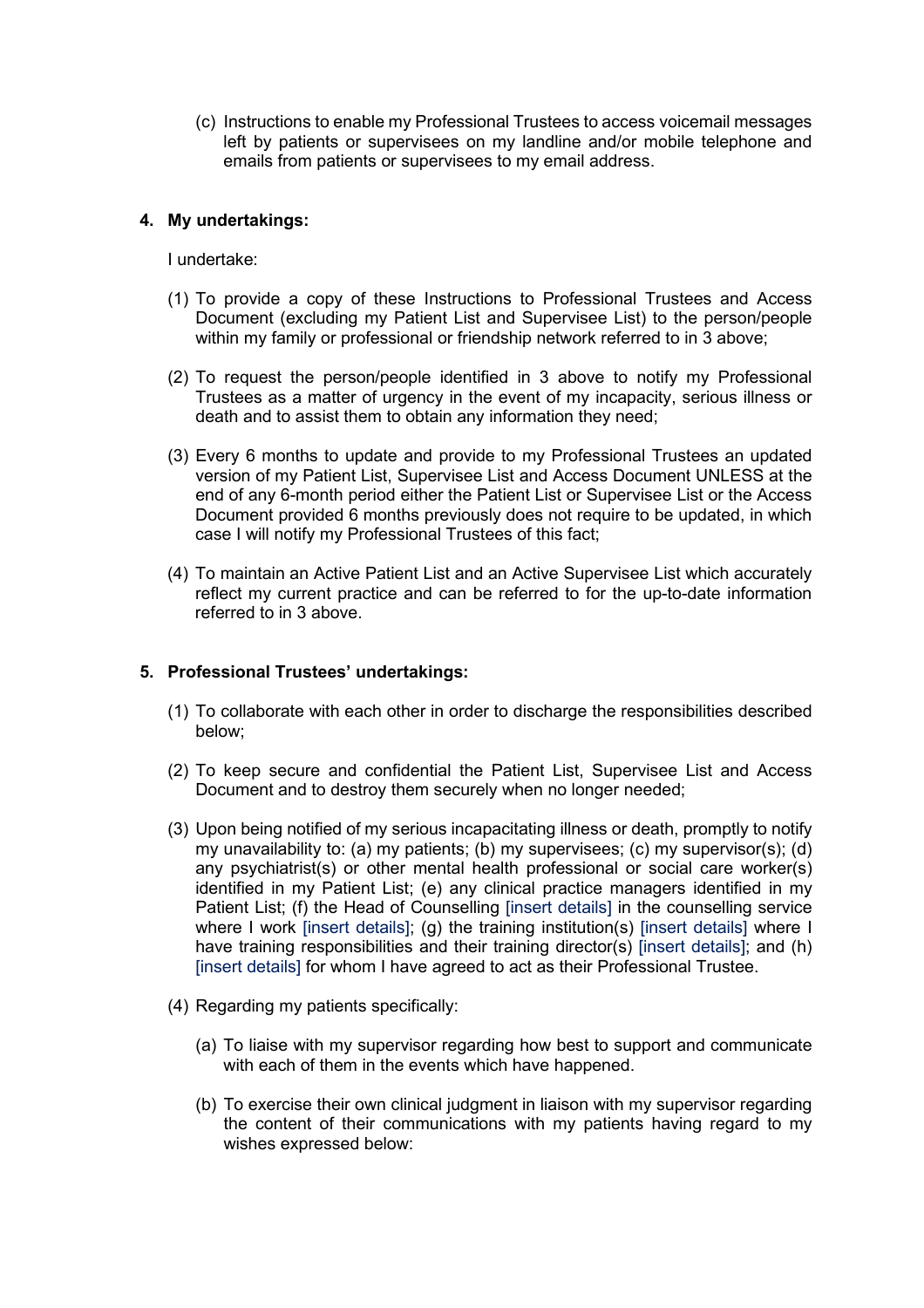- (i) In the case of serious illness, to provide basic information regarding that illness (e.g., "they have had to stop working because they are very ill".
- $(i)$  In the case of death, to provide basic information regarding the cause of death.
- (iii) To keep confidential my home address, any relevant hospital address, and the existence and identity of family members.
- (iv) To advise, if the question is asked, that any funeral service or memorial service will/will not be private.
- (v) In the event of death or serious illness of a family member affecting my Fitness to Practise, to advise my patients and supervisees that I am "unable to work owing to a family situation" and offer to update them with a further telephone call in due course, such weekly update (by telephone or letter or email) to be repeated for as long as may be necessary in the circumstances.
- (c) To provide my patients with their contact details; to invite my patients to meet with them; if they are undecided about that, to offer to telephone again or text or email in due course, that invitation to be repeated for as long as appropriate in the circumstances.
- (d) Whether at a later meeting or during a later telephone conversation or email exchange, to invite my patients to consider their future in light of my unavailability and help them to consider the possibility of a referral to another psychoanalytic or psychodynamic psychotherapist, making them aware of BPC's online register of therapists and, if requested and practicable, making a referral to a named psychoanalytic or psychodynamic psychotherapist.
- (5) In the case of death or serious incapacity to arrange the confidential disposal and destruction of the papers referred to in (6)(a)-(d) below, after allowing reasonable time to respond appropriately to requests from my patients regarding such papers and after permitting my accountants [insert details] and the executors of my will [insert details] to have such access as may be necessary for the purposes of finalising my financial affairs.
- (6) My papers and items referred to in (5) are:
	- (a) Professional notebooks and professional address books and all patient and supervisee lists.
	- (b) Patient process notes and supervision notes.
	- (c) Notes and other resources compiled in the course of training and for the purposes of CPD.
	- (d) Invoices, payment receipts, records of expenses (including invoices for therapy and supervision), sets of accounts and other accounting or financial documents.
- (7) After allowing reasonable time to respond appropriately to requests from my patients and supervisees regarding such information to arrange the confidential destruction of all information relating to my patients and my supervisees kept on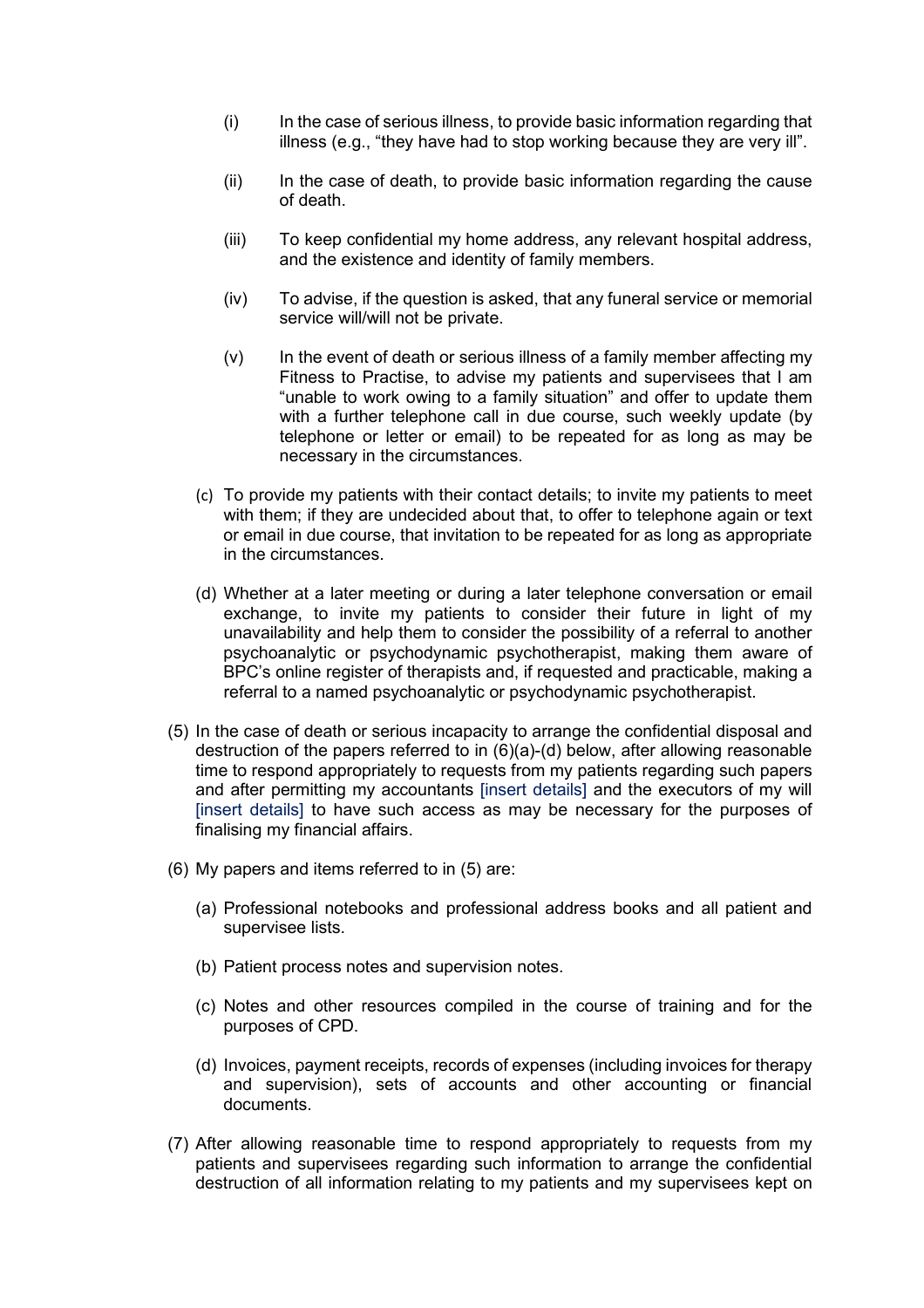my mobile telephone or computer's hard drive or other local storage device, or in a remote database.

- (8) In the event of my death specifically, as soon as practicable to notify my insurers (insert details) and my member organisation [insert details] and BPC [and UKCP and BACP] of my death and ask them to remove my details from their membership lists and registers as soon as possible.
- 6. My Professional Trustees will be paid for their time discharging their duties under these Instructions to Professional Trustees at their usual hourly rate on provision of an itemised invoice (either to me on my recovery from illness or to the executors of my will).
- 7. My Professional Trustees are not responsible for collecting unpaid fees, arranging payment of sums owing to my therapist, supervisor(s) or practice manager(s) or to anyone else, or for any other commercial matters relating to the temporary or permanent closure of my practice.

| <b>SIGNED</b>     | <b>SIGNED</b>                   |
|-------------------|---------------------------------|
| <b>Registrant</b> | <b>Professional Trustee (1)</b> |
| Dated             | Dated                           |
|                   | <b>Professional Trustee (2)</b> |
|                   | Dated                           |
|                   |                                 |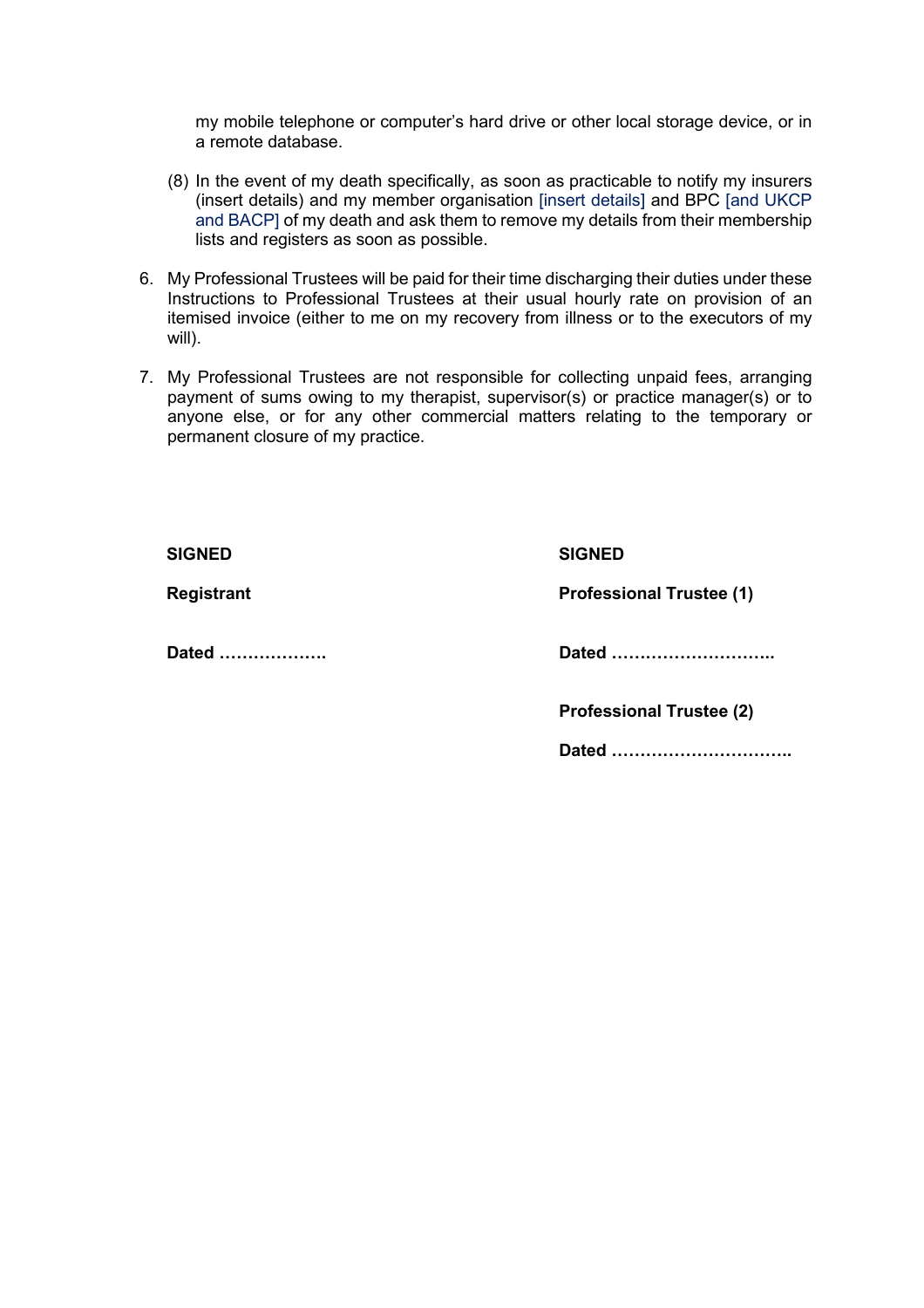# **Sample Access Document A**

I use a separate mobile phone solely for my clinical work (1234567890). The code to access this phone is 012345. My patients are identified in the contacts list in this phone using numbers to designate their initials. The numbers relate to the sequence of letters as they appear in the alphabet (e.g. the initials CF would appear as 3-6).

I update my calendar in my phone at the beginning of each week. That calendar is therefore the most up to date record of my patient list. In effect, it is my Active Patient List. There may be patients I see fortnightly or whom I have arranged to see some months in advance, so it is necessary to check the appointments in the calendar, not just for the week, but for some months going forward. You also have my Patient List provided to you every six months. Provided you have access to my practice mobile phone that – together with my Patient List should be sufficient to enable my patients to be contacted in the first instance.

I carry my practice mobile phone with me at all times, so please ask [AB] or [CD] to give it to you. I can confirm that they have been informed about the existence of the phone and that you should have it if you ask for it.

I keep very limited patient notes. They are paper notes. I keep no patient notes on my computer or phone. In order to access those paper notes, you will need to obtain keys to the office [insert address] where I practise. Please ask [AB] or [CD] for them. There are 2 sets of keys - one always in the briefcase I use for my work and a spare set in the key box in the hall in my home. The sets of keys are identifiable because they each have a key fob – one yellow and one green - to gain entry to the building where my office is located and 2 keys to open the office front door. The paper notes (labelled with the relevant numbers to designate the initials of my patients) are on a shelf on your left in the first hall cupboard on your left as you enter the office. That shelf also has some of my supervision notes in a notebook so labelled, together with 2 further notebooks. One contains dates of sessions for each patient identified by their initials, and the other contains the patient record for each patient (at the back) and fee records (at the front) and a list of patients addresses and telephone numbers (last page).

The rest of the cupboard houses materials from my various trainings, CPD, and my own notes, essays and other writings. In the consulting room itself are my books and bookshelves and a long narrow table with two drawers. The drawers need to be checked for paper invoices not yet sent to patients so that they can be provided to the executors of my will and for any rough notes referring to my clinical work so they can be destroyed.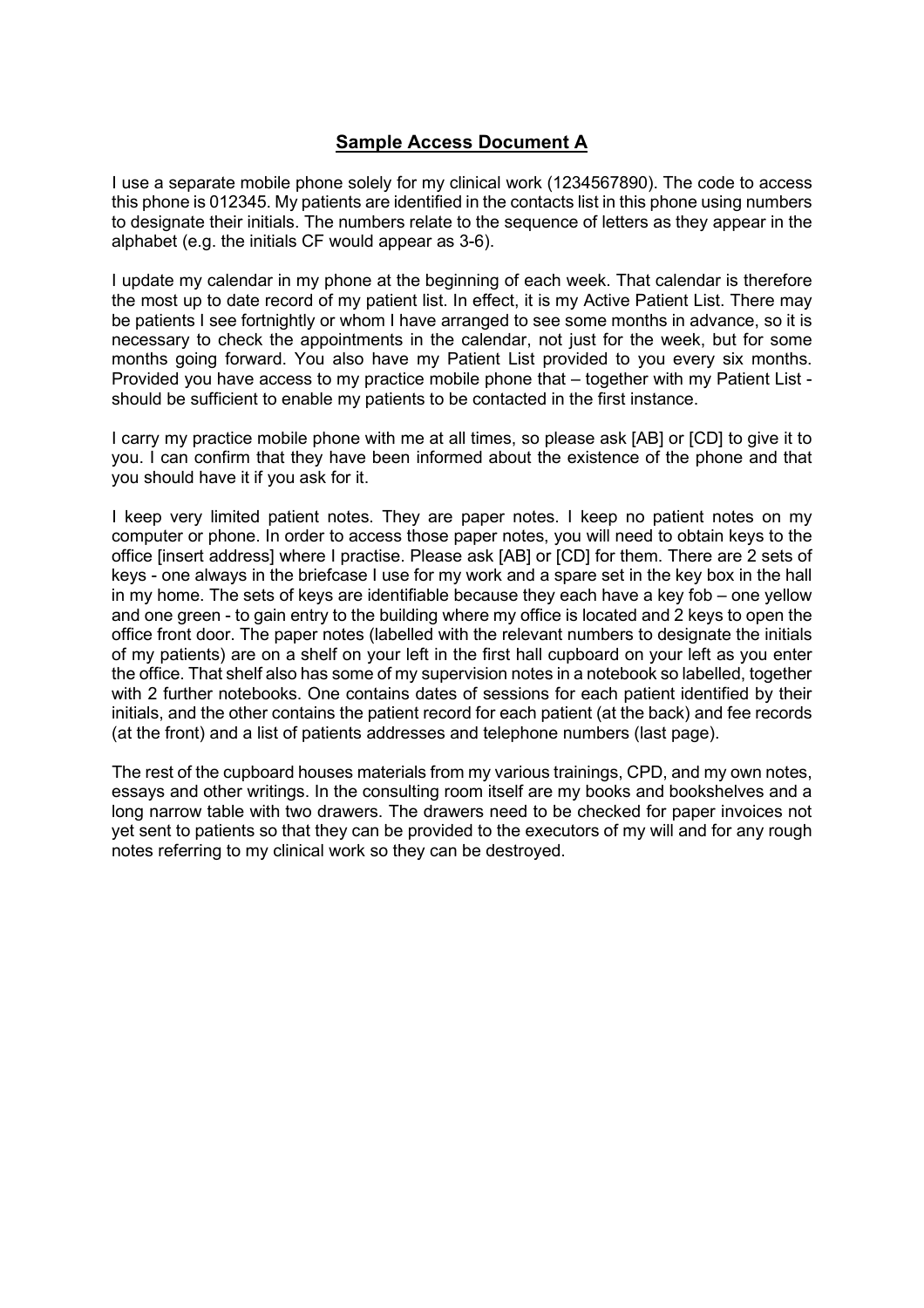# **Sample Access Document B**

## **1. Computer**

The laptop is to be found in my consulting room. Access to the room may be arranged by contacting AB on telephone number 12345 678 901. The password to my laptop is ABCDE12345. Papers relating to patients are to be found in folders marked 123 and 4.

## **2. Mobile telephone**

No patient details are retained on my mobile telephone.

## **3. Landline**

The message on my practice number (0000 000 0000) may be accessed by contacting AB at point 1, above.

#### **4. Contact list for patients, supervisees, tutees and other organisations which should be contacted**

This list is at the front of the top drawer of the two drawer filing cabinet in my consulting room. Access to this room and to the keys to the cabinet may be arranged with AB at 1, above. The list shows the days and times of clinical, supervisory and tutorial appointments.

## **5. Patient and supervisee records**

These paper records are to be found behind the contact list, above, in the top drawer of the filing cabinet in my consulting room. These records are patient identifiable and contain factual data only.

## **6. Clinical notes on patients and supervisees**

These paper notes are not patient identifiable and contain some process notes, my rough ideas, musings, aide memoire to self and other jottings.

## **7. Financial records**

On-line working replaced paper fee notices. On-line notices, by email, are to be found in the inbox of my laptop. My notices to patients are intentionally ambiguous and do not relate to the nature of the professional service provided. Paper records, listing payments from patients using initials only, are to be found in the top drawer of the filing cabinet behind the contact list.

## **8. Professional books and other general papers**

These are to be found on the bookshelves and cupboards in the hall outside my consulting room at my practice base. Access to these is via AB at 1, above.

**(Page 1 of 1)**